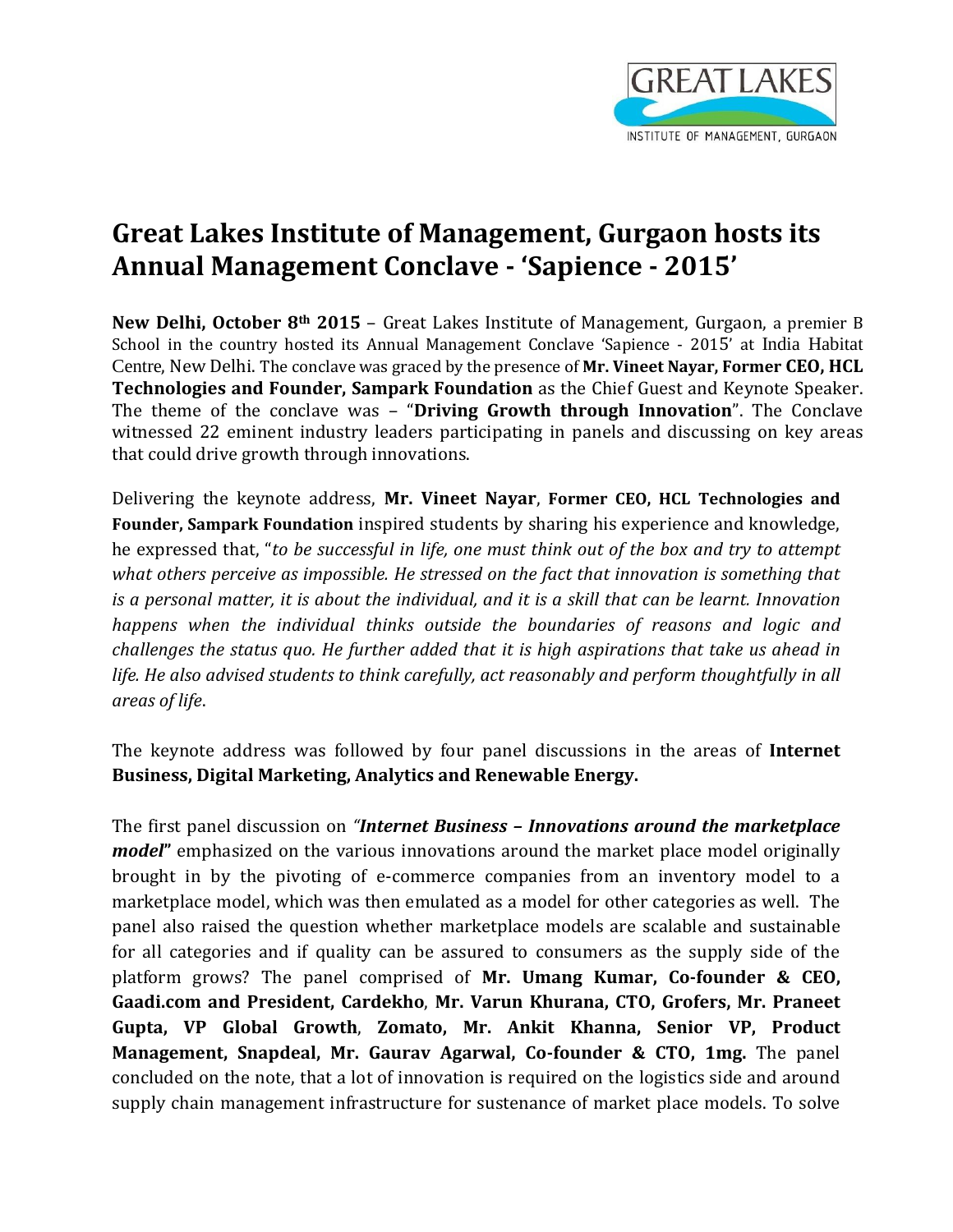

these problems of large companies many startups are coming up with innovative solutions. The panel highlighted that any e-commerce business depends on two things - availability and assortment. The companies are using a mix of technology and process to make sure that they focus on these two factors to keep the consumers satisfied.

The second panel discussion on *"Digital Marketing – Innovating to solve the customer targeting problem*" focused on how Digital Marketing tools have innovated to disrupt the conventional marketing methods, enabling the marketers to communicate with the target groups instantly using digitizable content/product. The panel raised the question whether digital marketing will make conventional marketing irrelevant and if so how soon? The panel comprised of **Mr. Apurva Chamaria, Head Branding & Digital Marketing, HCL Technologies, Mr. Samraat Kakkar, Head Digital, Team Airtel, GroupM, Nitin Agarwal, Director, Marketing & Merchandising, Shopclues.com and Mr. Nitin Pandey, Founder & CEO, Parentune.com.** The panel concluded on the note that, though the old trends of marketing will remain relevant but the future belongs to digital marketing. Digital is going to be a foundation skill in the future. The panel also highlighted the fact that consumers behave differently online and in the physical world. It is, therefore, imperative for any marketer to understand the consumer behavior and then come up with innovative ideas. To understand the consumer behavior, data analytics is going to play a major role in the digital marketing domain, the panelists concurred.

The third panel discussion on "*Analytics – Extending the frontiers*" focused on the fact that large business enterprises use data analytics on a daily basis for better targeting, operational efficiency and risk management. The panel raised the question that what innovations in analytics are required for better decision making in sectors like SME and Government for further growth of these sectors. The panel comprised of **Dr. Laveesh Bhandari, Director, Indicus Analytics, Dr. Sachin Gulati, Director, Network Policy and Process, Global Network Business, American Express, Mr. Nitish Pandey, CTO, Power2SME, Dr. Manish Gupta, Senior Vice President, Analytics, Infoedge, Mr Amit Gupta, Procurement Analytics Lead at Accenture, and Mr. Anurag Verma, CFO, FN Mathlogic.** The panel concluded on the note, that the reasons why SME and Government sectors are yet to use analytics for their growth are - firstly, it is a cultural issue, many companies are not using analytics simply because others are not using it in the same sector, secondly, to use analytics they will have to set up a system, thirdly, cost of learning data science is high, and lastly people in the sector are not aware of the various options available and the sectors require awareness on the data analytics domain and its benefits.